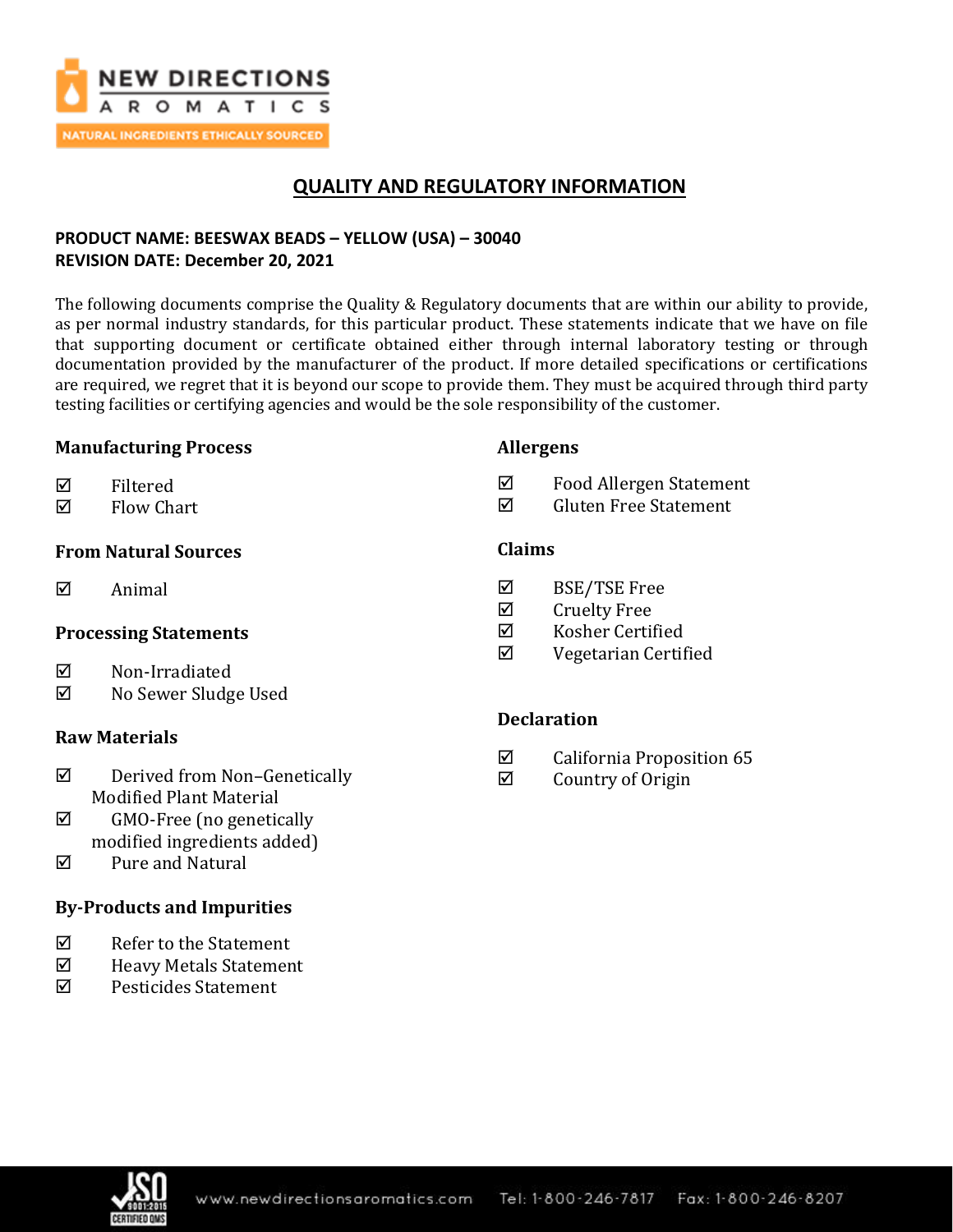

## **FLOW CHART**

### **PRODUCT NAME: BEESWAX BEADS – YELLOW (USA) – 30040**



#### **Disclaimer & Caution**

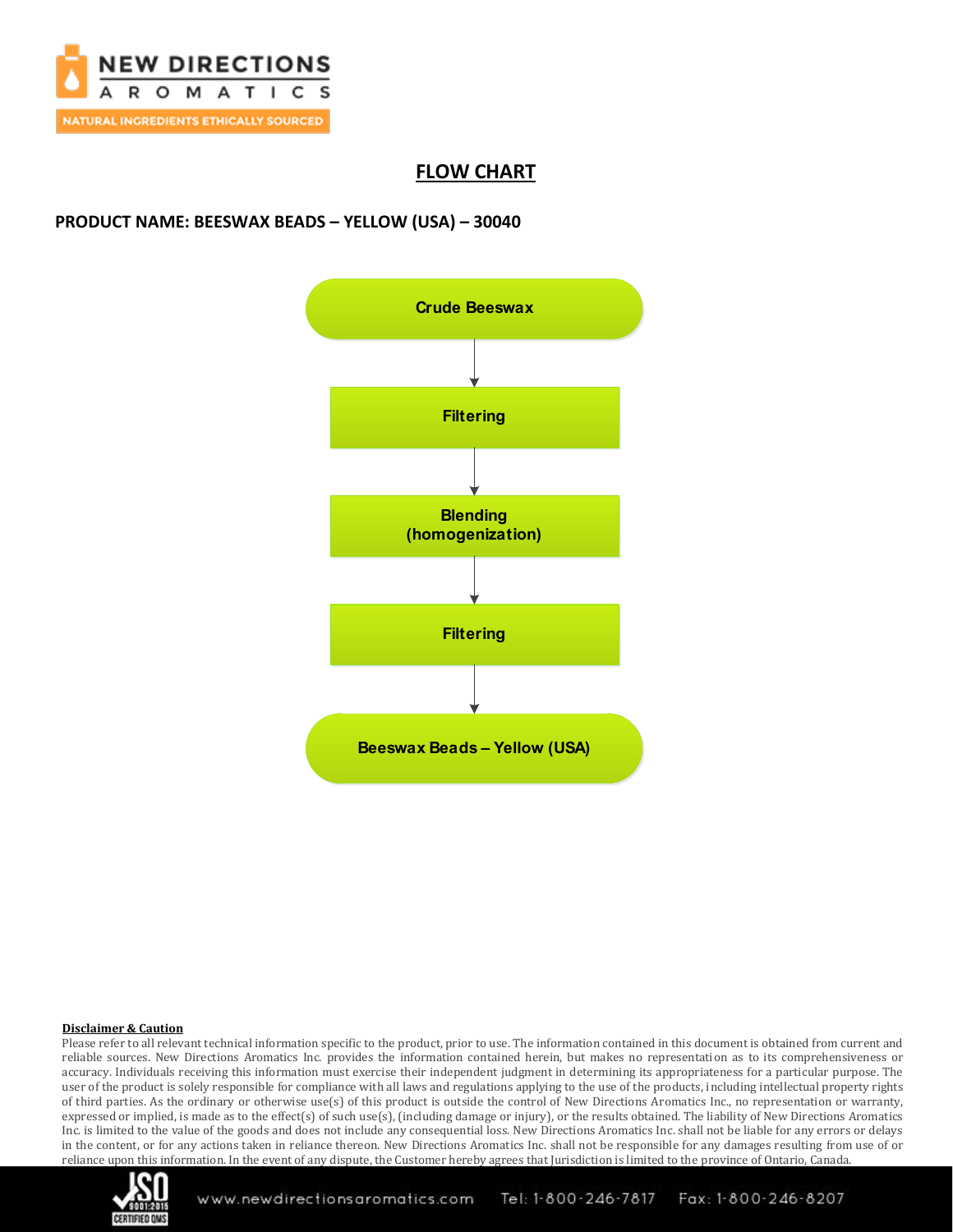

## **NON-IRRADIATION STATEMENT**

### **PRODUCT NAME: BEESWAX BEADS – YELLOW (USA) – 30040**

We hereby declare that, to the best of our knowledge, this product has not been irradiated and does not contain any ingredient that has gone through any irradiation.

#### **Disclaimer & Caution**

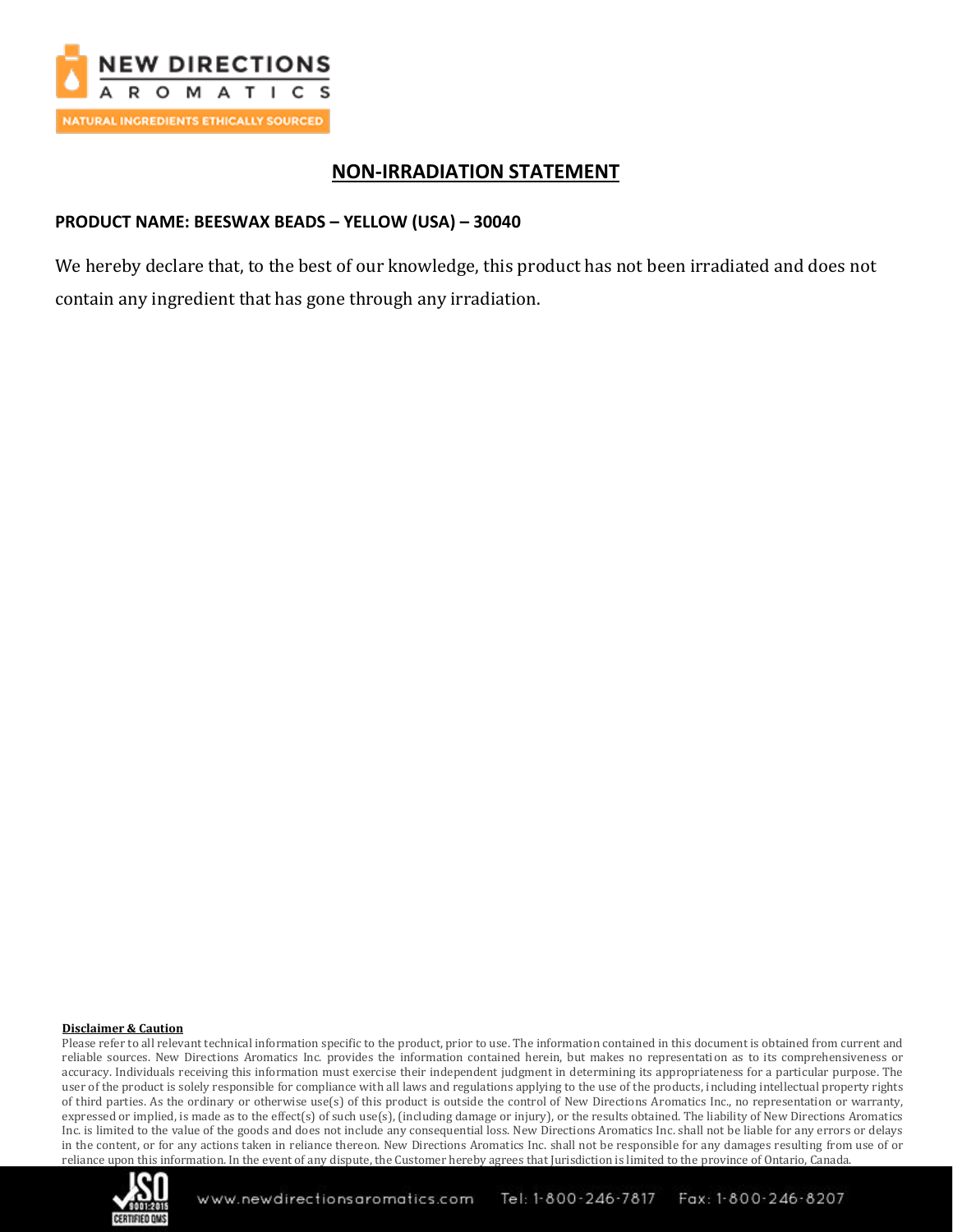

# **SEWER SLUDGE STATEMENT**

### **PRODUCT NAME: BEESWAX BEADS – YELLOW (USA) – 30040**

We hereby declare that, to the best of our knowledge, this product is free from and was not processed with sewage sludge.

#### **Disclaimer & Caution**

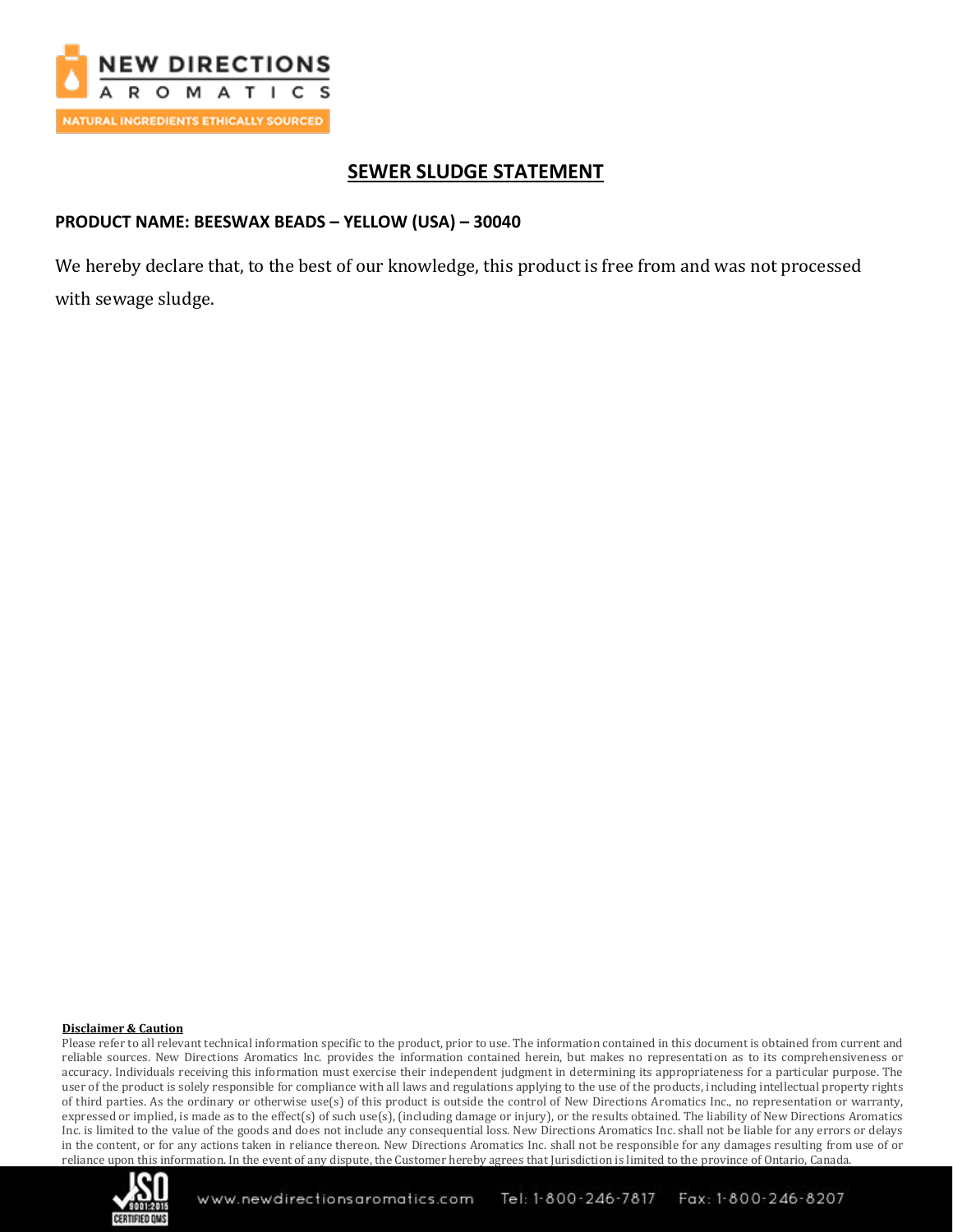

## **GMO STATEMENT**

### **PRODUCT NAME: BEESWAX BEADS – YELLOW (USA) – 30040**

We hereby declare that, to the best of our knowledge, this product was not produced from or with GMO plant material.

#### **Disclaimer & Caution**

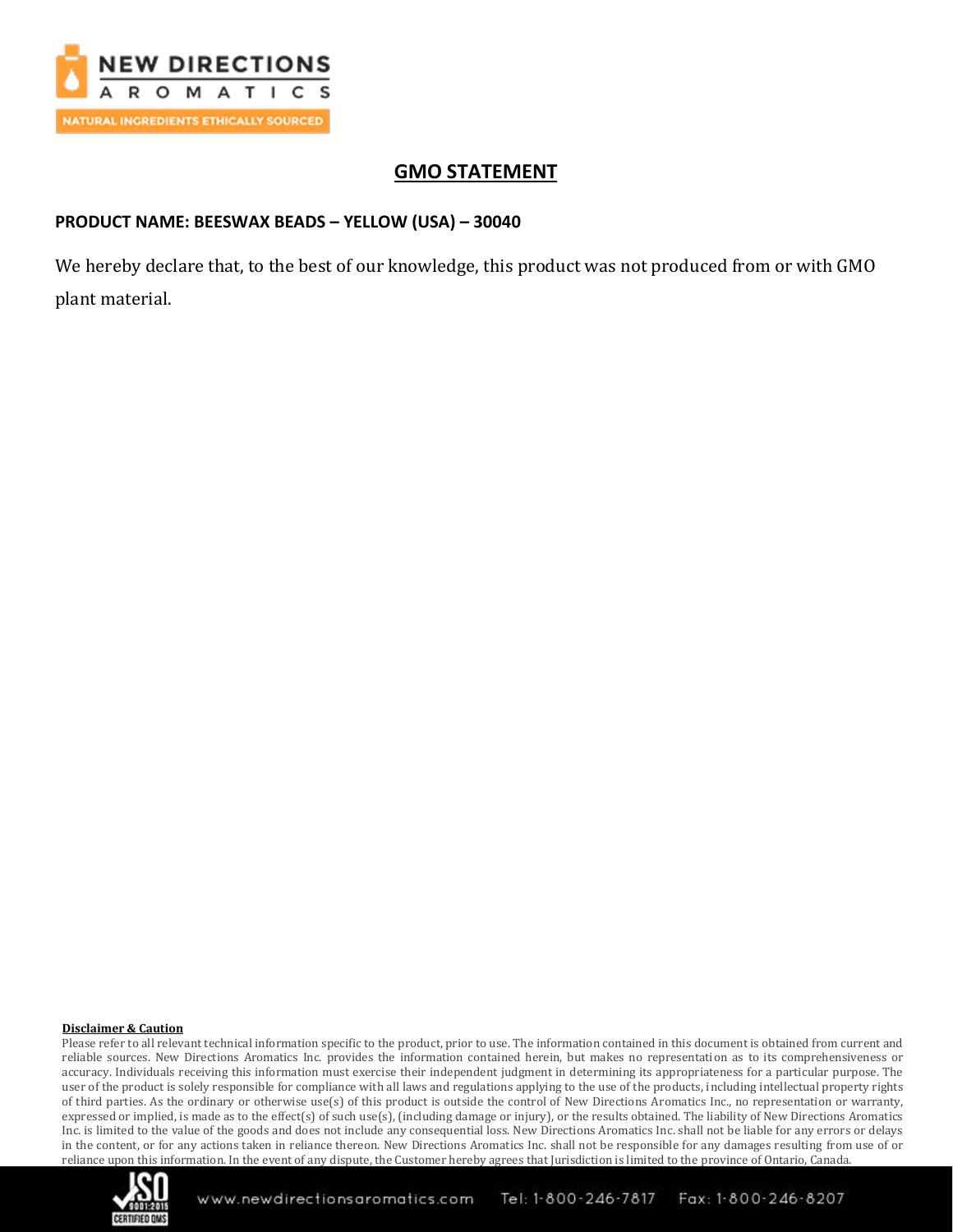

## **PURE AND NATURAL STATEMENT**

#### **PRODUCT NAME: BEESWAX BEADS – YELLOW (USA) – 30040**

We hereby declare that, to the best of our knowledge, this product is 100 % pure and natural.

#### **Disclaimer & Caution**

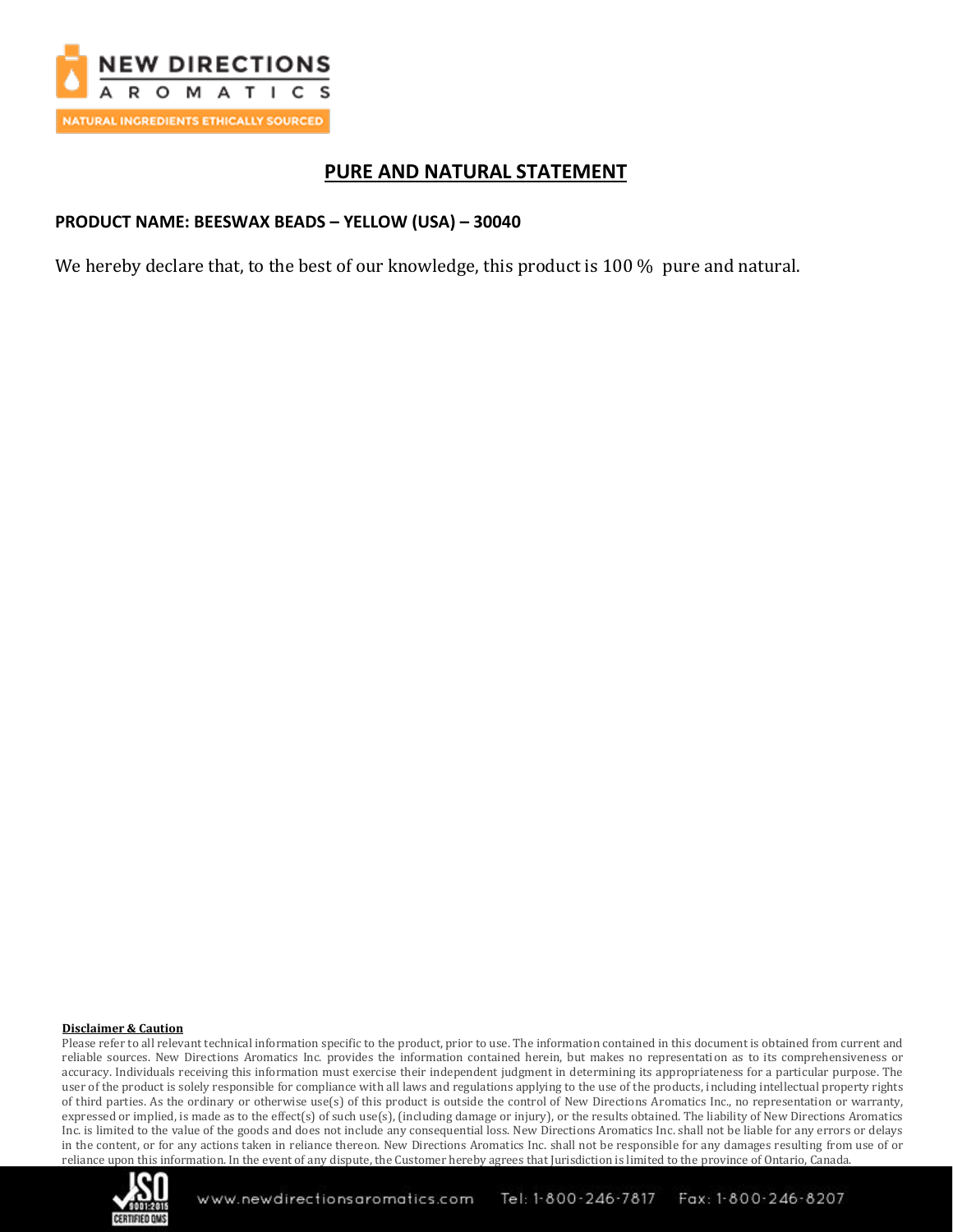

## **BY-PRODUCTS & IMPURITIES STATEMENT**

### **PRODUCT NAME: BEESWAX BEADS – YELLOW (USA) – 30040**

We hereby declare that, to the best of our knowledge, this product was not manufactured with, nor does it contain any of the following by-products and impurities:

- Aflatoxins
- Antioxidants
- CMR (Carcinogenic, Mutagenic, Reprotoxic) Substances
- Formaldehyde
- Microorganisms (Mould etc.)
- **Mycotoxins**
- Nanoparticles
- Parabens
- Phthalates
- **Preservatives**
- Solvents and Residual Solvents
- **Sulfates**
- SVHC (Substances of Very High Concern)

#### **Disclaimer & Caution**

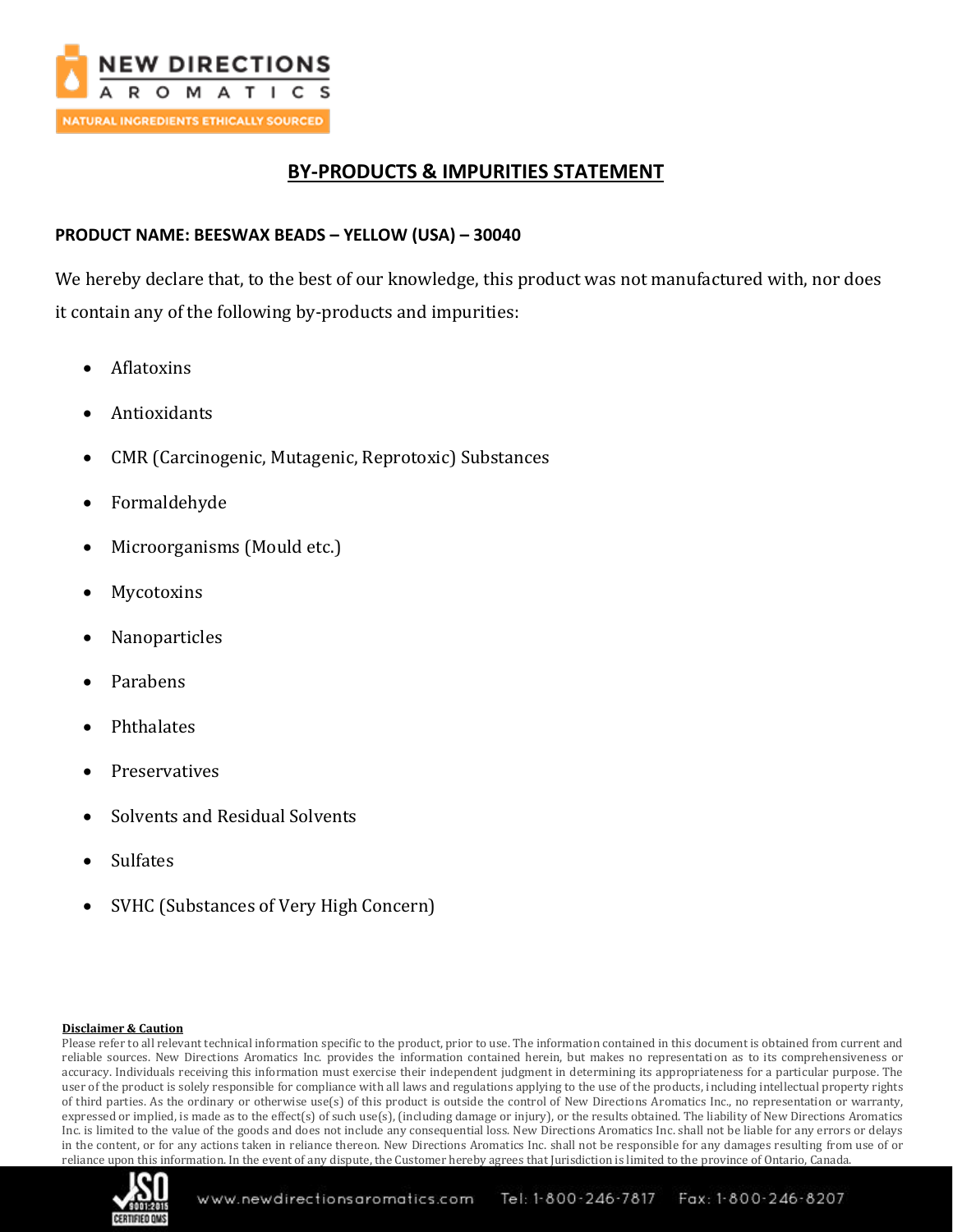

# **HEAVY METALS STATEMENT**

### **PRODUCT NAME: BEESWAX BEADS – YELLOW (USA) – 30040**

We hereby declare that, to the best of our knowledge, heavy metals are not part of the manufacturing process and are not added to this product. Naturally derived beeswax may contain naturally occurring, and unavoidable, heavy metals.

#### **Disclaimer & Caution**

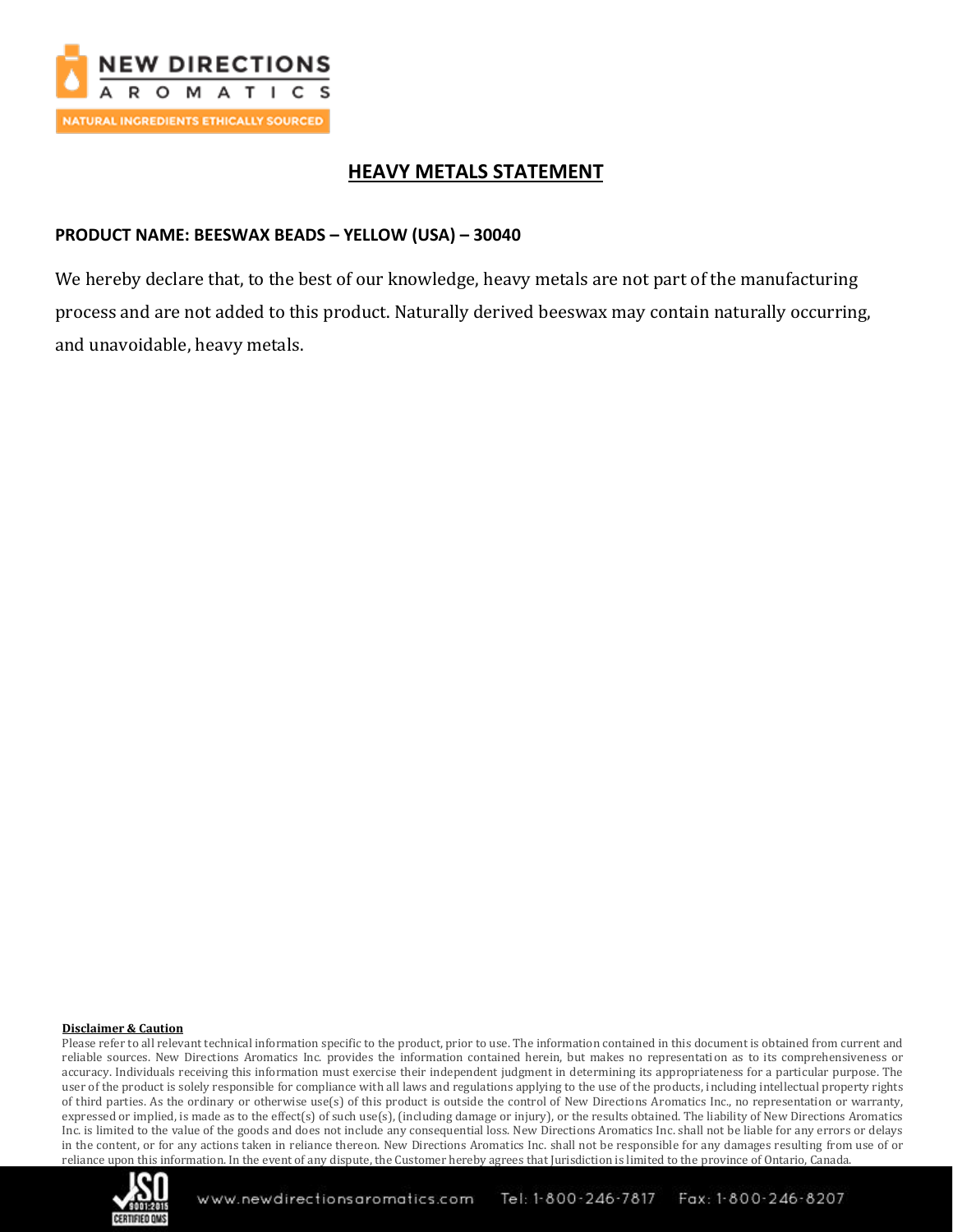

# **PESTICIDES STATEMENT**

### **PRODUCT NAME: BEESWAX BEADS – YELLOW (USA) – 30040**

We hereby declare that, to the best of our knowledge, this product complies with USP <561> regarding any residual pesticides.

#### **Disclaimer & Caution**

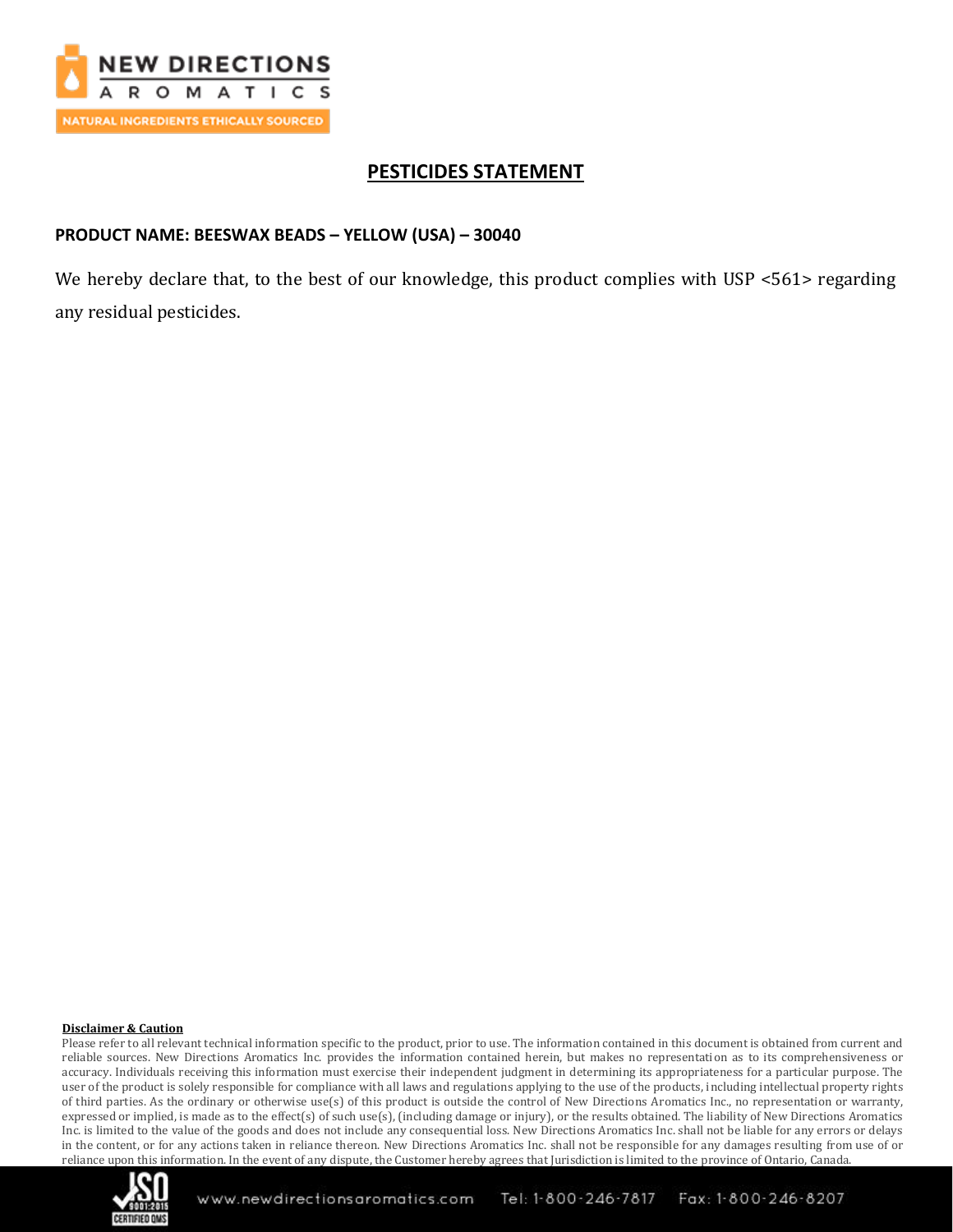

## **FOOD ALLERGEN INFORMATION**

#### **PRODUCT NAME: BEESWAX BEADS – YELLOW (USA) – 30040**

| Component                                       | Present in the product |
|-------------------------------------------------|------------------------|
| Peanuts (and/or derivatives,) e.g., protein oil | N <sub>o</sub>         |
| Tree Nuts (and/or derivatives)                  | N <sub>o</sub>         |
| Sesame Seeds (and/or derivatives)               | N <sub>o</sub>         |
| Wheat                                           | N <sub>o</sub>         |
| Gluten                                          | No                     |
| Soybeans (and/or derivatives)                   | N <sub>o</sub>         |
| Dairy (including lactose) or Eggs               | N <sub>o</sub>         |
| Fish or their products                          | N <sub>o</sub>         |
| Shellfish or their products                     | N <sub>o</sub>         |
| Meat (and/or derivatives) or Bovine Material    | No                     |
| Tartrazine                                      | N <sub>o</sub>         |
| Sulphites (and derivatives)                     | No                     |

#### **Disclaimer & Caution**

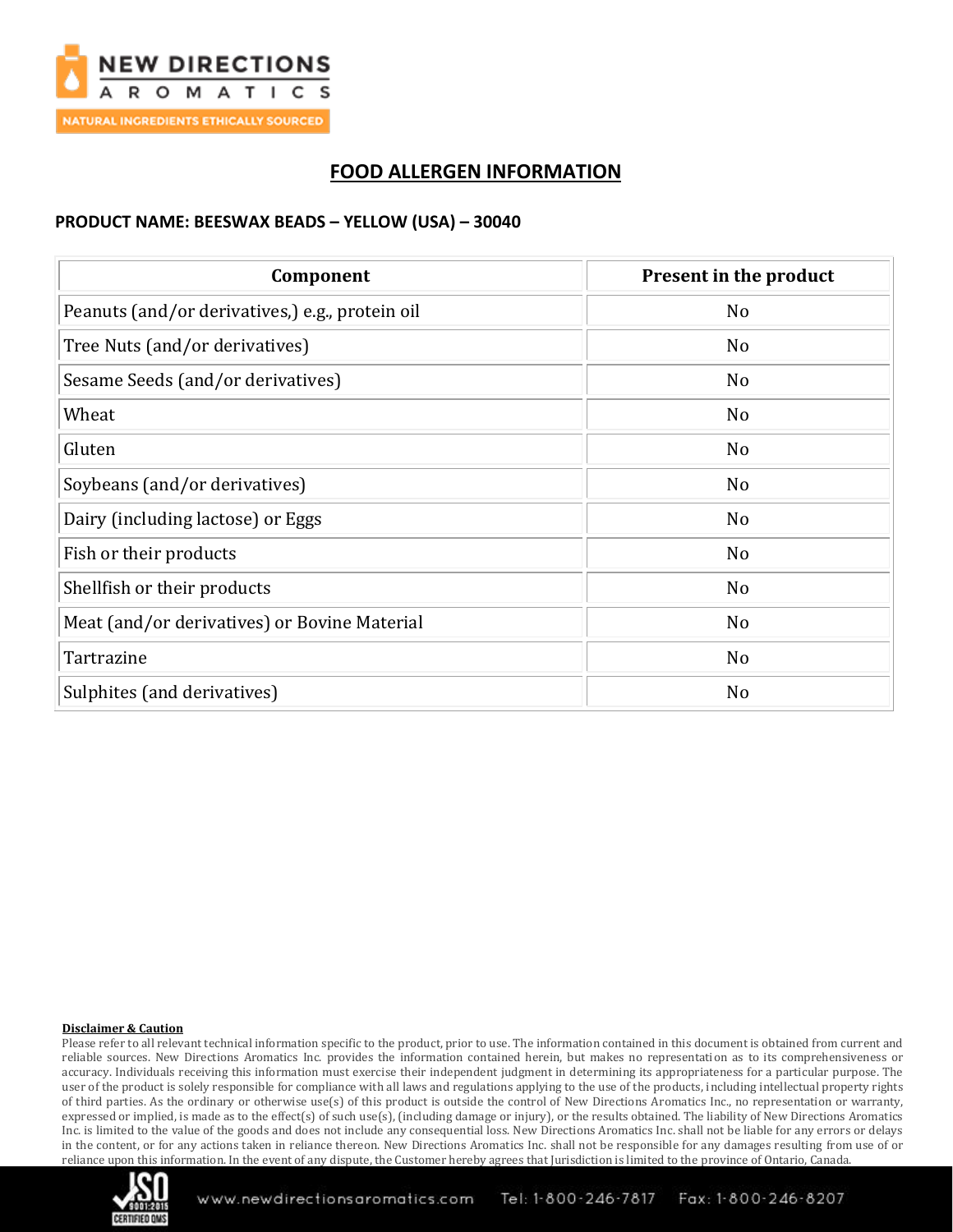

## **GLUTEN STATEMENT**

#### **PRODUCT NAME: BEESWAX BEADS – YELLOW (USA) – 30040**

We hereby declare that, to the best of our knowledge, this product is gluten-free and was not manufactured with any ingredients containing gluten.

#### **Disclaimer & Caution**

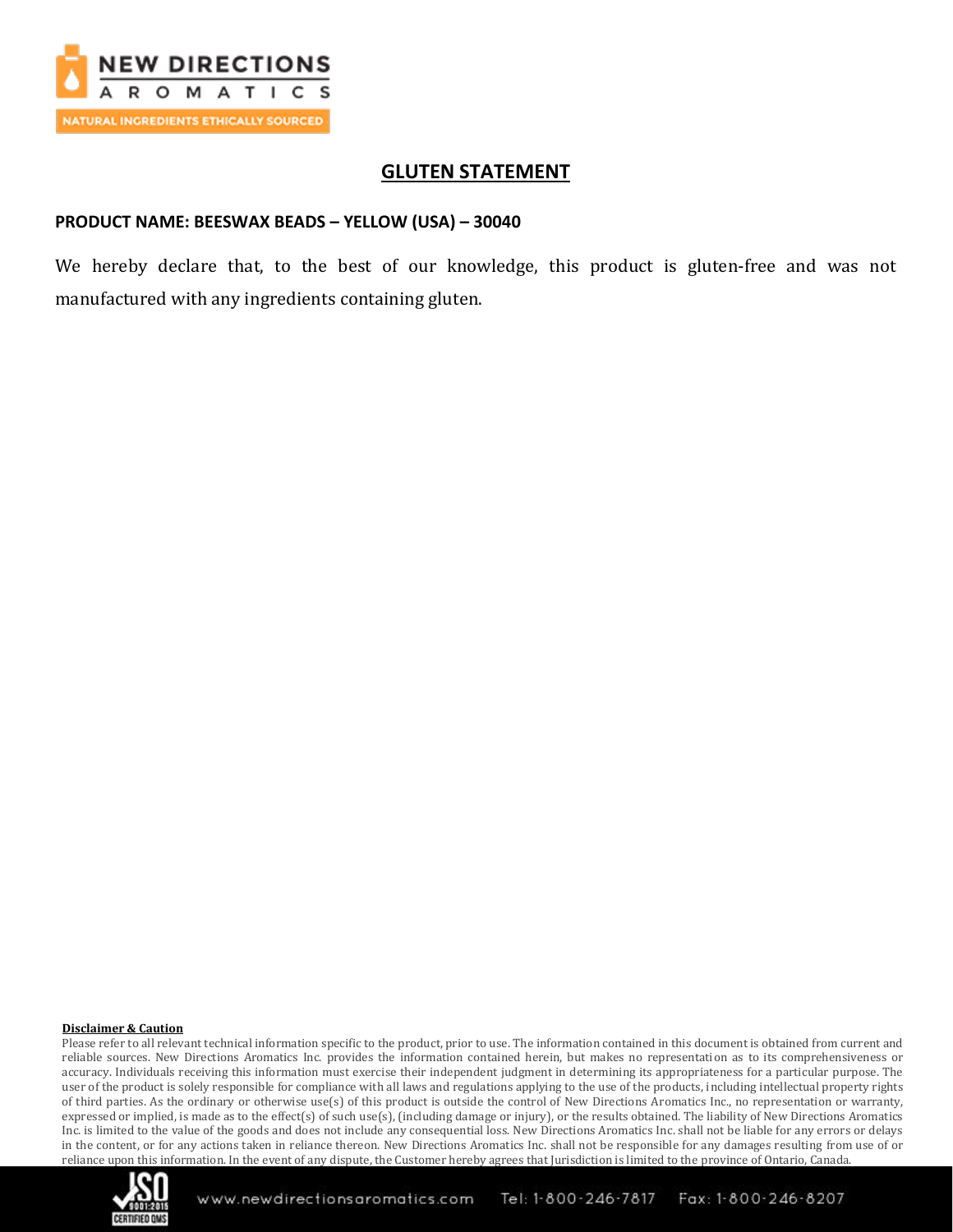

# **DECLARATION OF BOVINE/TRANSFERABALE SPONGIFORM ENCEPHALOPATHY (BSE/TSE)**

#### **PRODUCT NAME: BEESWAX BEADS – YELLOW (USA) – 30040**

We hereby declare that, to the best of our knowledge, this product is free of BSE/TSE.

#### **Disclaimer & Caution**

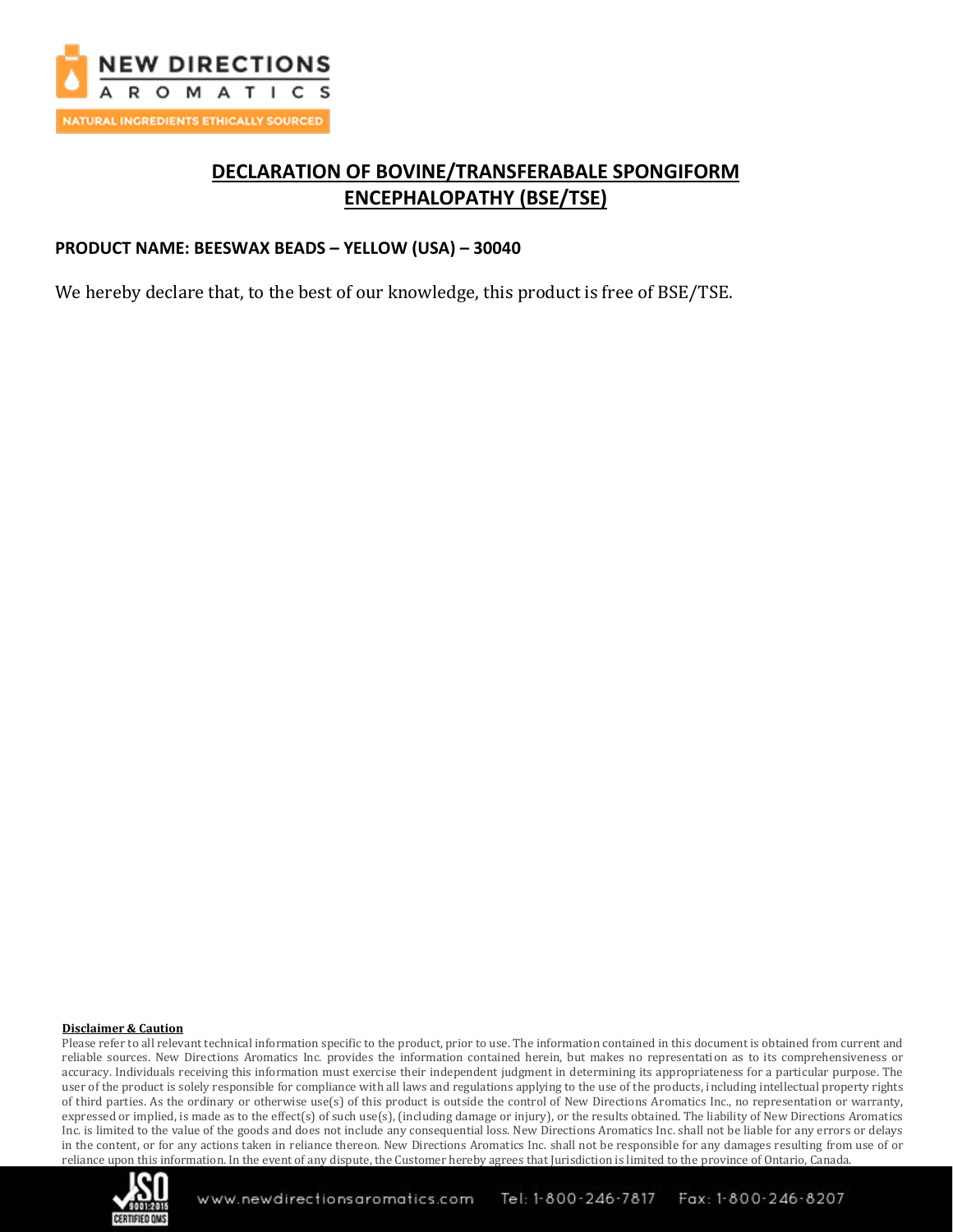

# **CRUELTY-FREE STATEMENT**

### **PRODUCT NAME: BEESWAX BEADS – YELLOW (USA) – 30040**

We hereby declare that, to the best of our knowledge, this product has not been tested on animals.

#### **Disclaimer & Caution**

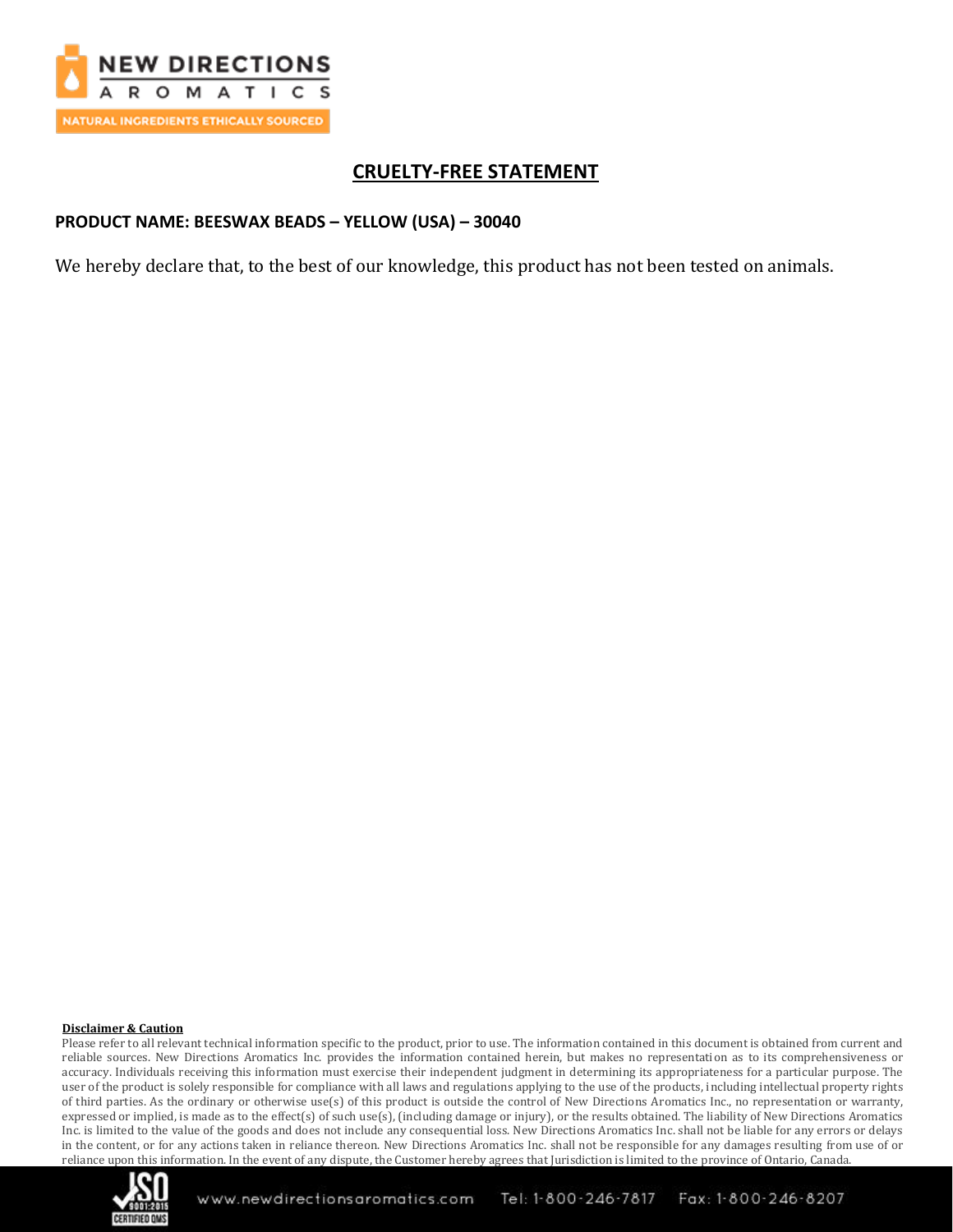

# **KOSHER STATEMENT**

### **PRODUCT NAME: BEESWAX BEADS – YELLOW (USA) – 30040**

We hereby confirm that this product has been certified to Kosher standards.

#### **Disclaimer & Caution**

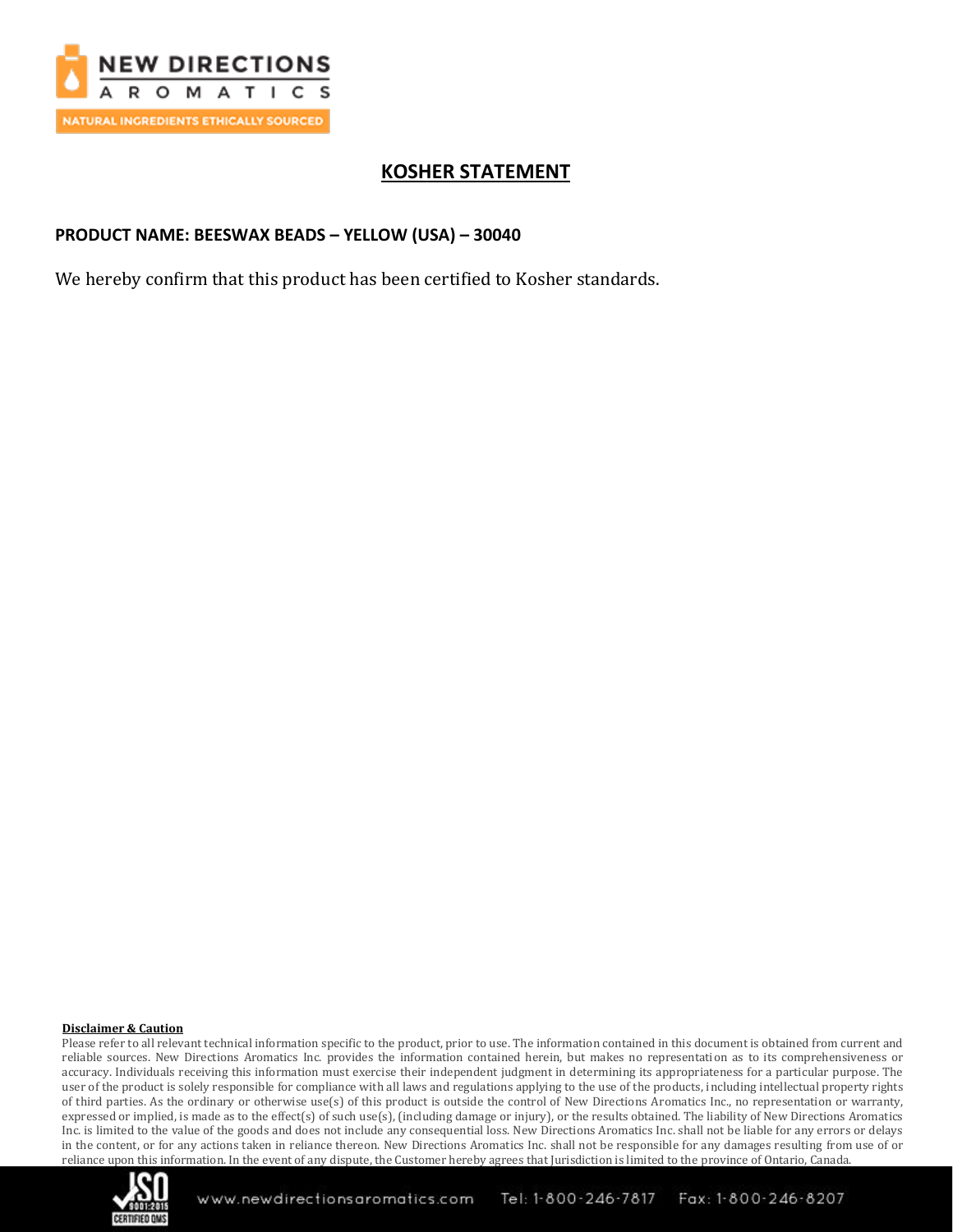

# **VEGETARIAN STATEMENT**

### **PRODUCT NAME: BEESWAX BEADS – YELLOW (USA) – 30040**

We hereby confirm that this product has been certified to Vegetarian standards.

#### **Disclaimer & Caution**

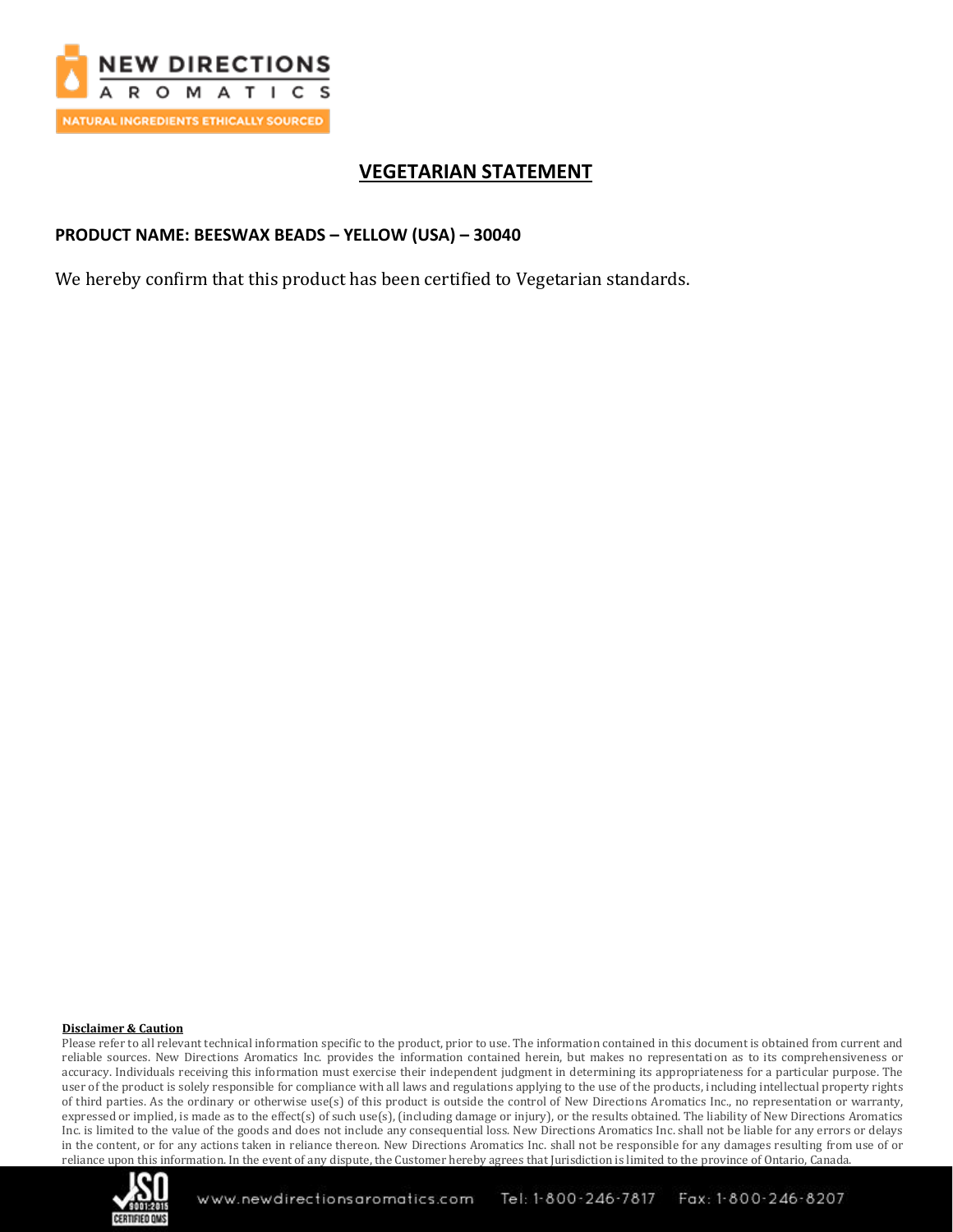

## **CALIFORNIA PROPOSITION 65 STATEMENT**

### **PRODUCT NAME: BEESWAX BEADS – YELLOW (USA) – 30040**

We hereby declare that, to the best of our knowledge, this product does not contain any substances included in California's Proposition 65.

#### **Disclaimer & Caution**